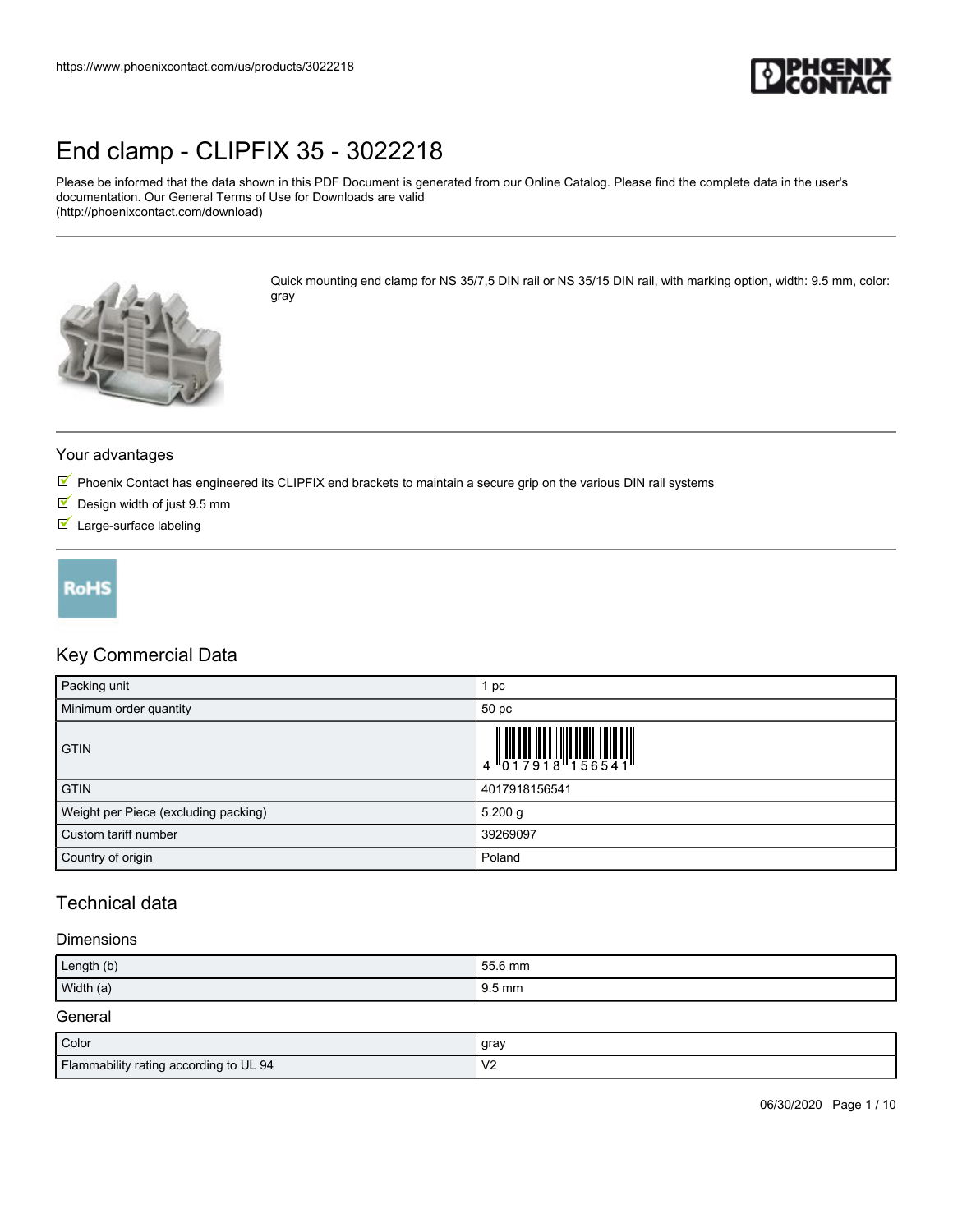

## Technical data

#### General

| Material                         | l PA        |
|----------------------------------|-------------|
| Result                           | Test passed |
| Oxygen index (DIN EN ISO 4589-2) | 28,2%       |
| R22                              | HL 1 - HL 2 |
| R23                              | HL 1 - HL 2 |
| R24                              | HL 1 - HL 2 |

## Standards and Regulations

| Flammability rating according to UL 94  | ۷ź |
|-----------------------------------------|----|
| <b>Environmental Product Compliance</b> |    |

| I China RoHS | Environmentally friendly use period: unlimited = EFUP-e |
|--------------|---------------------------------------------------------|
|              | No hazardous substances above threshold values          |

## **Classifications**

### eCl@ss

| eCl@ss 10.0.1 | 27141135 |
|---------------|----------|
| eCl@ss 4.0    | 27141100 |
| eCl@ss 4.1    | 27141100 |
| eCl@ss 5.0    | 27141100 |
| eCl@ss 5.1    | 27141100 |
| eCl@ss 6.0    | 27141100 |
| eCl@ss 7.0    | 27141135 |
| eCl@ss 8.0    | 27141135 |
| eCl@ss 9.0    | 27141135 |

### ETIM

| <b>ETIM 2.0</b> | EC000761 |
|-----------------|----------|
| <b>ETIM 3.0</b> | EC001041 |
| <b>ETIM 4.0</b> | EC001041 |
| <b>ETIM 5.0</b> | EC001041 |
| ETIM 6.0        | EC001041 |
| <b>ETIM 7.0</b> | EC001041 |

#### UNSPSC

| UNSPSC 6.01          | 30212109 |
|----------------------|----------|
| <b>UNSPSC 7.0901</b> | 39121708 |
| <b>UNSPSC 11</b>     | 39121708 |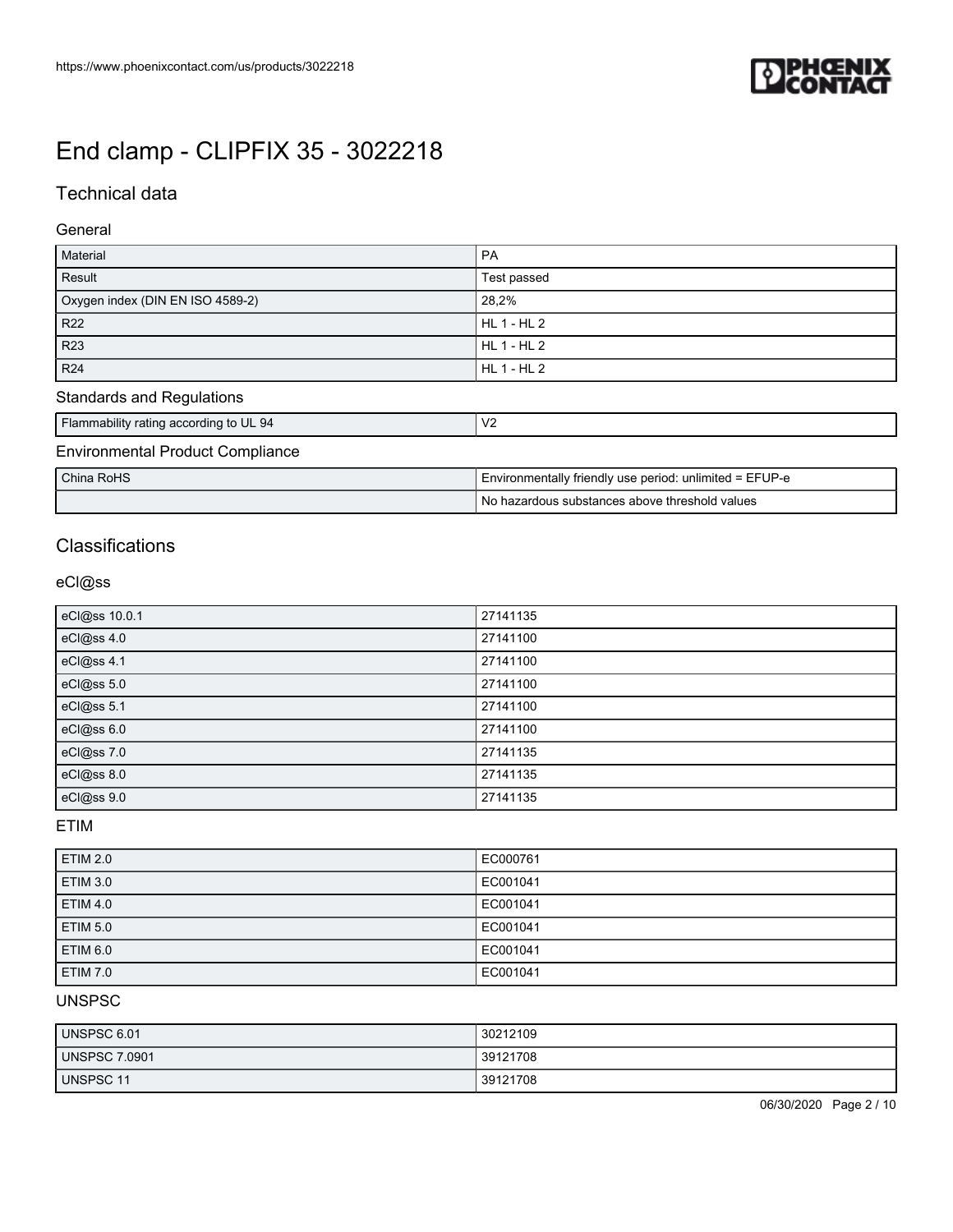

### **Classifications**

#### UNSPSC

| <b>UNSPSC 12.01</b> | 39121708 |
|---------------------|----------|
| <b>UNSPSC 13.2</b>  | 39121425 |
| <b>UNSPSC 18.0</b>  | 39121425 |
| UNSPSC 19.0         | 39121425 |
| <b>UNSPSC 20.0</b>  | 39121425 |
| UNSPSC 21.0         | 39121425 |

#### **Accessories**

#### Accessories

DIN rail

[DIN rail perforated - NS 35/ 7,5 PERF 2000MM - 0801733](https://www.phoenixcontact.com/us/products/0801733)



DIN rail perforated, Standard profile, width: 35 mm, height: 7.5 mm, acc. to EN 60715, material: Steel, galvanized, passivated with a thick layer, length: 2000 mm, color: silver

[DIN rail, unperforated - NS 35/ 7,5 UNPERF 2000MM - 0801681](https://www.phoenixcontact.com/us/products/0801681)



DIN rail, unperforated, Standard profile, width: 35 mm, height: 7.5 mm, acc. to EN 60715, material: Steel, galvanized, passivated with a thick layer, length: 2000 mm, color: silver

[DIN rail perforated - NS 35/ 7,5 WH PERF 2000MM - 1204119](https://www.phoenixcontact.com/us/products/1204119)



DIN rail perforated, Standard profile, width: 35 mm, height: 7.5 mm, acc. to EN 60715, material: Steel, Galvanized, white passivated, length: 2000 mm, color: silver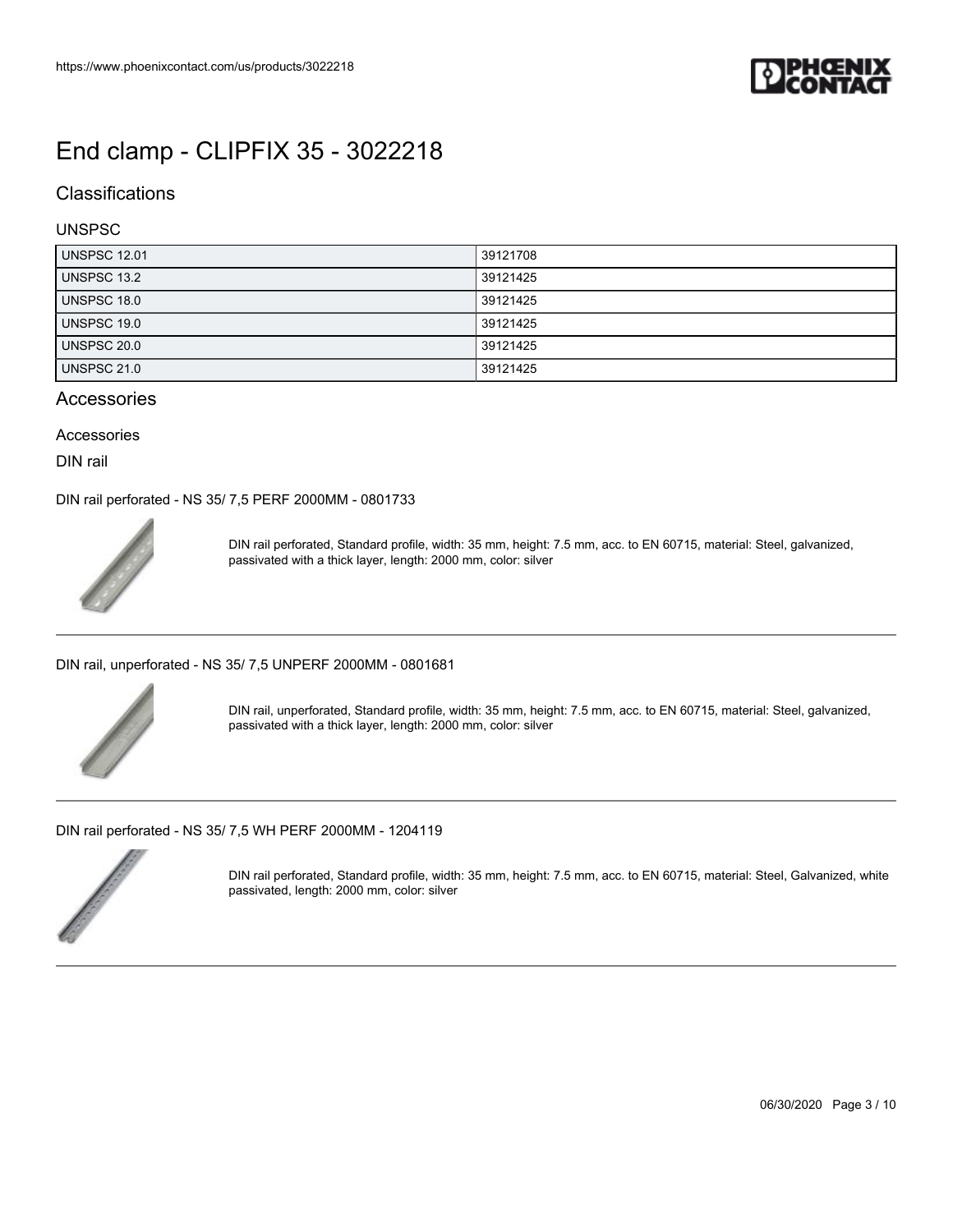

### Accessories

[DIN rail, unperforated - NS 35/ 7,5 WH UNPERF 2000MM - 1204122](https://www.phoenixcontact.com/us/products/1204122)



DIN rail, unperforated, Standard profile, width: 35 mm, height: 7.5 mm, acc. to EN 60715, material: Steel, Galvanized, white passivated, length: 2000 mm, color: silver

[DIN rail, unperforated - NS 35/ 7,5 AL UNPERF 2000MM - 0801704](https://www.phoenixcontact.com/us/products/0801704)



DIN rail, unperforated, Standard profile, width: 35 mm, height: 7.5 mm, acc. to EN 60715, material: Aluminum, uncoated, length: 2000 mm, color: silver

[DIN rail perforated - NS 35/ 7,5 ZN PERF 2000MM - 1206421](https://www.phoenixcontact.com/us/products/1206421)



DIN rail perforated, Standard profile, width: 35 mm, height: 7.5 mm, acc. to EN 60715, material: Steel, galvanized, length: 2000 mm, color: silver

[DIN rail, unperforated - NS 35/ 7,5 ZN UNPERF 2000MM - 1206434](https://www.phoenixcontact.com/us/products/1206434)



DIN rail, unperforated, Standard profile, width: 35 mm, height: 7.5 mm, acc. to EN 60715, material: Steel, galvanized, length: 2000 mm, color: silver

[DIN rail, unperforated - NS 35/ 7,5 CU UNPERF 2000MM - 0801762](https://www.phoenixcontact.com/us/products/0801762)



DIN rail, unperforated, Standard profile, width: 35 mm, height: 7.5 mm, acc. to EN 60715, material: Copper, uncoated, length: 2000 mm, color: copper-colored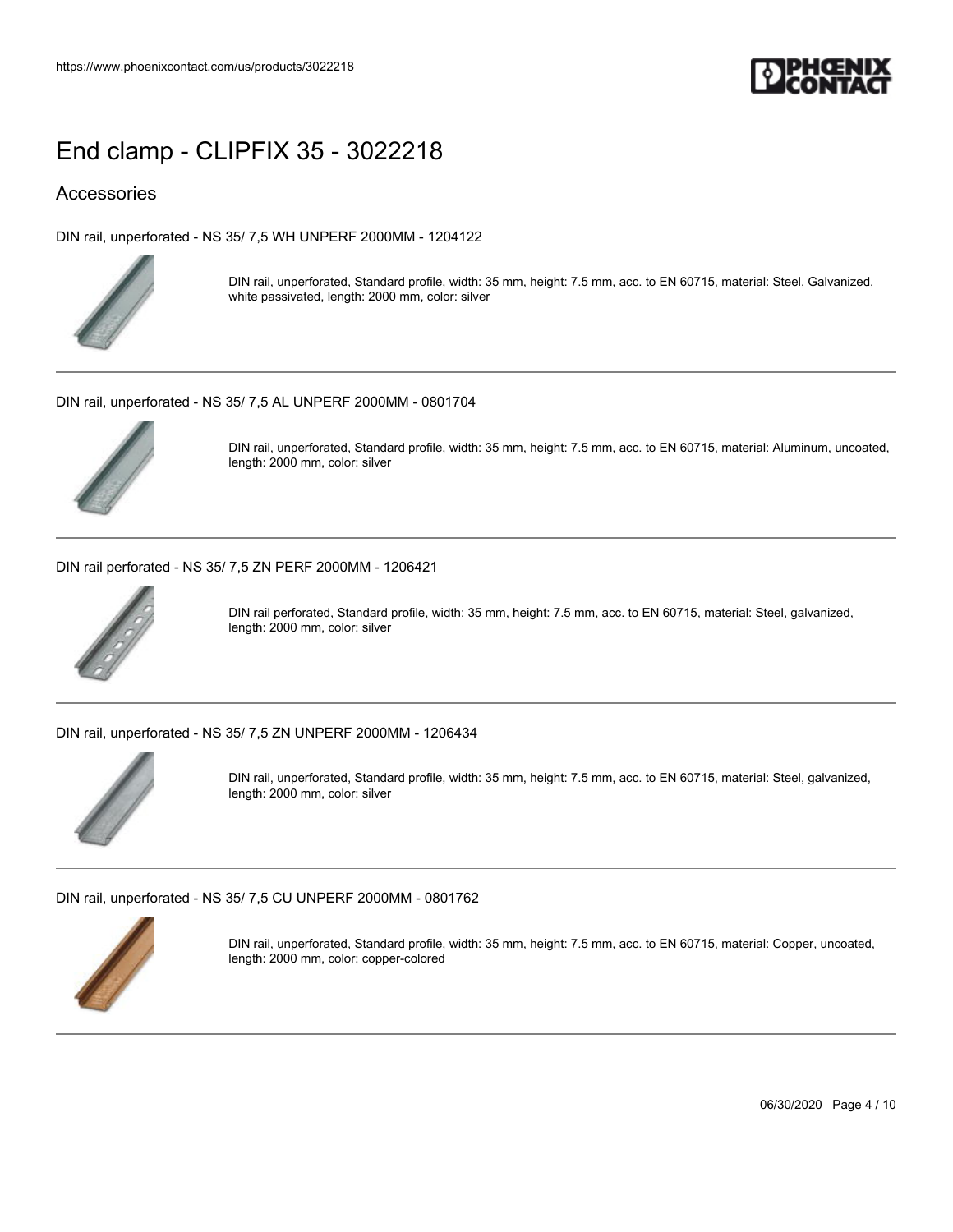

### Accessories

[End cap - NS 35/ 7,5 CAP - 1206560](https://www.phoenixcontact.com/us/products/1206560)



DIN rail end piece, for DIN rail NS 35/7.5

[DIN rail perforated - NS 35/15 PERF 2000MM - 1201730](https://www.phoenixcontact.com/us/products/1201730)



DIN rail perforated, Standard profile, width: 35 mm, height: 15 mm, similar to EN 60715, material: Steel, galvanized, passivated with a thick layer, length: 2000 mm, color: silver

[DIN rail, unperforated - NS 35/15 UNPERF 2000MM - 1201714](https://www.phoenixcontact.com/us/products/1201714)



DIN rail, unperforated, Standard profile, width: 35 mm, height: 15 mm, similar to EN 60715, material: Steel, galvanized, passivated with a thick layer, length: 2000 mm, color: silver

[DIN rail perforated - NS 35/15 WH PERF 2000MM - 0806602](https://www.phoenixcontact.com/us/products/0806602)



DIN rail perforated, Standard profile, width: 35 mm, height: 15 mm, similar to EN 60715, material: Steel, Galvanized, white passivated, length: 2000 mm, color: silver

[DIN rail, unperforated - NS 35/15 WH UNPERF 2000MM - 1204135](https://www.phoenixcontact.com/us/products/1204135)



DIN rail, unperforated, Standard profile, width: 35 mm, height: 15 mm, similar to EN 60715, material: Steel, Galvanized, white passivated, length: 2000 mm, color: silver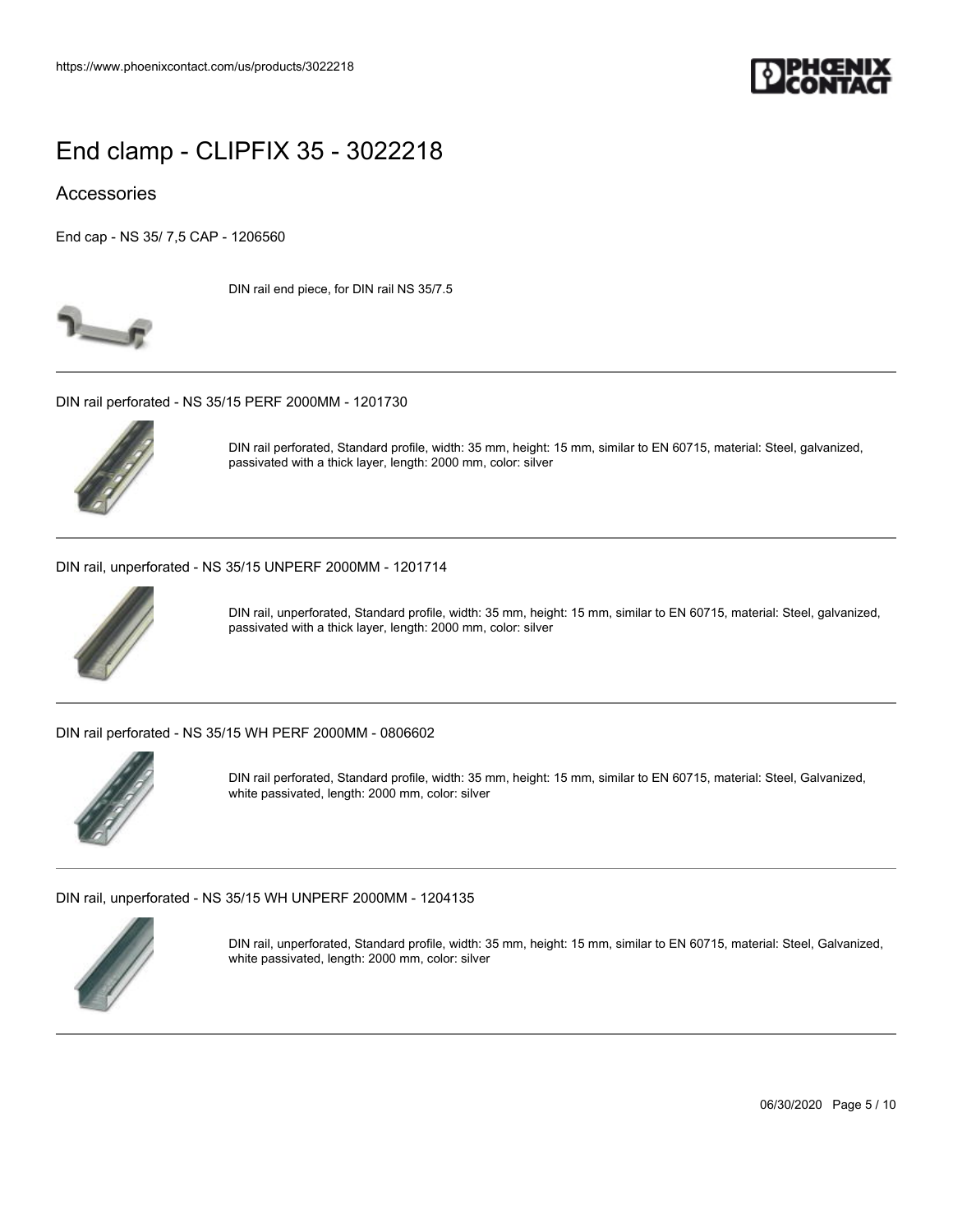

### Accessories

[DIN rail, unperforated - NS 35/15 AL UNPERF 2000MM - 1201756](https://www.phoenixcontact.com/us/products/1201756)



DIN rail, unperforated, Standard profile, width: 35 mm, height: 15 mm, similar to EN 60715, material: Aluminum, uncoated, length: 2000 mm, color: silver

[DIN rail perforated - NS 35/15 ZN PERF 2000MM - 1206599](https://www.phoenixcontact.com/us/products/1206599)



DIN rail perforated, Standard profile, width: 35 mm, height: 15 mm, similar to EN 60715, material: Steel, galvanized, length: 2000 mm, color: silver

[DIN rail, unperforated - NS 35/15 ZN UNPERF 2000MM - 1206586](https://www.phoenixcontact.com/us/products/1206586)



DIN rail, unperforated, Standard profile, width: 35 mm, height: 15 mm, similar to EN 60715, material: Steel, galvanized, length: 2000 mm, color: silver

[DIN rail, unperforated - NS 35/15 CU UNPERF 2000MM - 1201895](https://www.phoenixcontact.com/us/products/1201895)



DIN rail, unperforated, Standard profile, width: 35 mm, height: 15 mm, similar to EN 60715, material: Copper, uncoated, length: 2000 mm, color: copper-colored

[End cap - NS 35/15 CAP - 1206573](https://www.phoenixcontact.com/us/products/1206573)



DIN rail end piece, for DIN rail NS 35/15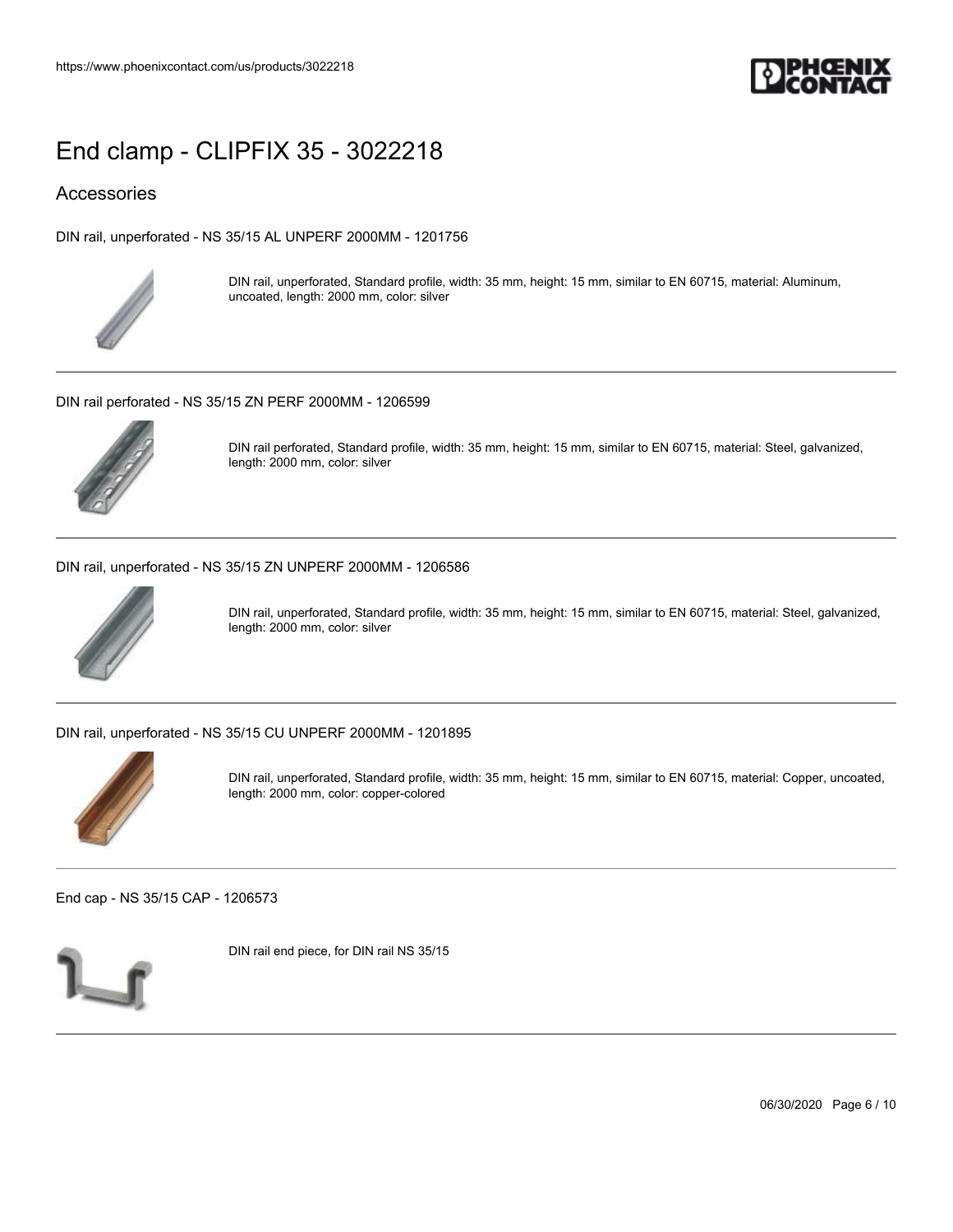

### Accessories

[DIN rail, unperforated - NS 35/15-2,3 UNPERF 2000MM - 1201798](https://www.phoenixcontact.com/us/products/1201798)



DIN rail, unperforated, Standard profile 2.3 mm, width: 35 mm, height: 15 mm, acc. to EN 60715, material: Steel, galvanized, passivated with a thick layer, length: 2000 mm, color: silver

Labeled terminal marker

[Zack marker strip - ZB 8 CUS - 0825011](https://www.phoenixcontact.com/us/products/0825011)



Zack marker strip, can be ordered: Strip, white, labeled according to customer specifications, mounting type: snap into tall marker groove, for terminal block width: 8.2 mm, lettering field size: 10.5 x 8.15 mm, Number of individual labels: 10

[Marker for terminal blocks - UC-TM 8 CUS - 0824597](https://www.phoenixcontact.com/us/products/0824597)



Marker for terminal blocks, can be ordered: by sheet, white, labeled according to customer specifications, mounting type: snap into tall marker groove, for terminal block width: 8.2 mm, lettering field size: 7.6 x 10.5 mm, Number of individual labels: 56

[Marker for terminal blocks - UCT-TM 8 CUS - 0829616](https://www.phoenixcontact.com/us/products/0829616)



Marker for terminal blocks, can be ordered: by sheet, white, labeled according to customer specifications, mounting type: snap into tall marker groove, for terminal block width: 8.2 mm, lettering field size: 7.6 x 10.5 mm, Number of individual labels: 42

[Zack marker strip - ZB 8,LGS:FORTL.ZAHLEN - 1052015](https://www.phoenixcontact.com/us/products/1052015)



Zack marker strip, Strip, white, labeled, can be labeled with: CMS-P1-PLOTTER, printed horizontally: consecutive numbers 1 ... 10, 11 ... 20, etc. up to 91 ... 100, mounting type: snap into tall marker groove, for terminal block width: 8.2 mm, lettering field size: 10.5 x 8.15 mm, Number of individual labels: 10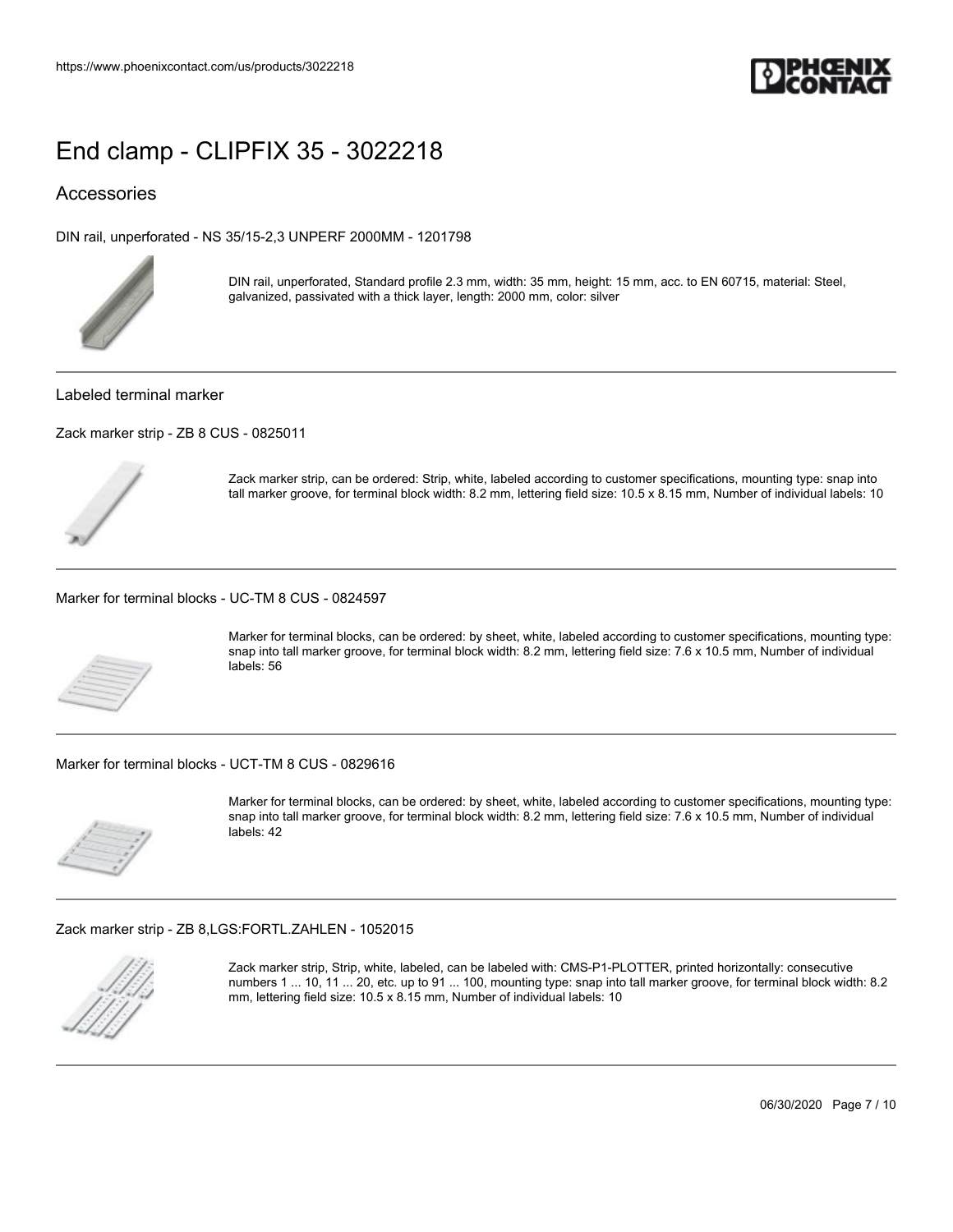

### Accessories

[Zack marker strip - ZB 8,QR:FORTL.ZAHLEN - 1052028](https://www.phoenixcontact.com/us/products/1052028)



Zack marker strip, Strip, white, labeled, can be labeled with: CMS-P1-PLOTTER, Printed vertically: consecutive numbers 1 ... 10, 11 ... 20, etc. up to 91 ... 100, mounting type: snap into tall marker groove, for terminal block width: 8.2 mm, lettering field size: 10.5 x 8.15 mm, Number of individual labels: 10

[Marker for terminal blocks - ZB 8,LGS:L1-N,PE - 1052413](https://www.phoenixcontact.com/us/products/1052413)



Marker for terminal blocks, Strip, white, labeled, can be labeled with: CMS-P1-PLOTTER, horizontal: L1, L2, L3, N, PE, L1, L2, L3, N, PE, mounting type: snap into tall marker groove, for terminal block width: 8.2 mm, lettering field size: 10.5 x 8.15 mm, Number of individual labels: 10

#### Marker carriers

[Terminal strip marker carrier - KLM 2 - 0807575](https://www.phoenixcontact.com/us/products/0807575)



Terminal strip marker carrier, gray, unlabeled, mounting type: plug in, lettering field size: 20 mm x 8 mm

[Terminal strip marker carrier - KLM - 1004306](https://www.phoenixcontact.com/us/products/1004306)



Terminal strip markers, for strip marking, snap onto end bracket E/UK or CLIPFIX 35, lettering field size: 25 x 6 mm

[Terminal strip marker carrier - KLM 3 - 0811969](https://www.phoenixcontact.com/us/products/0811969)



Terminal strip marker carrier, height-adjustable, for end brackets CLIPFIX 15, CLIPFIX 35 and CLIPFIX 35-5, can be labeled with BMK...20 x 8 labels, or directly with the M-PEN or X-PEN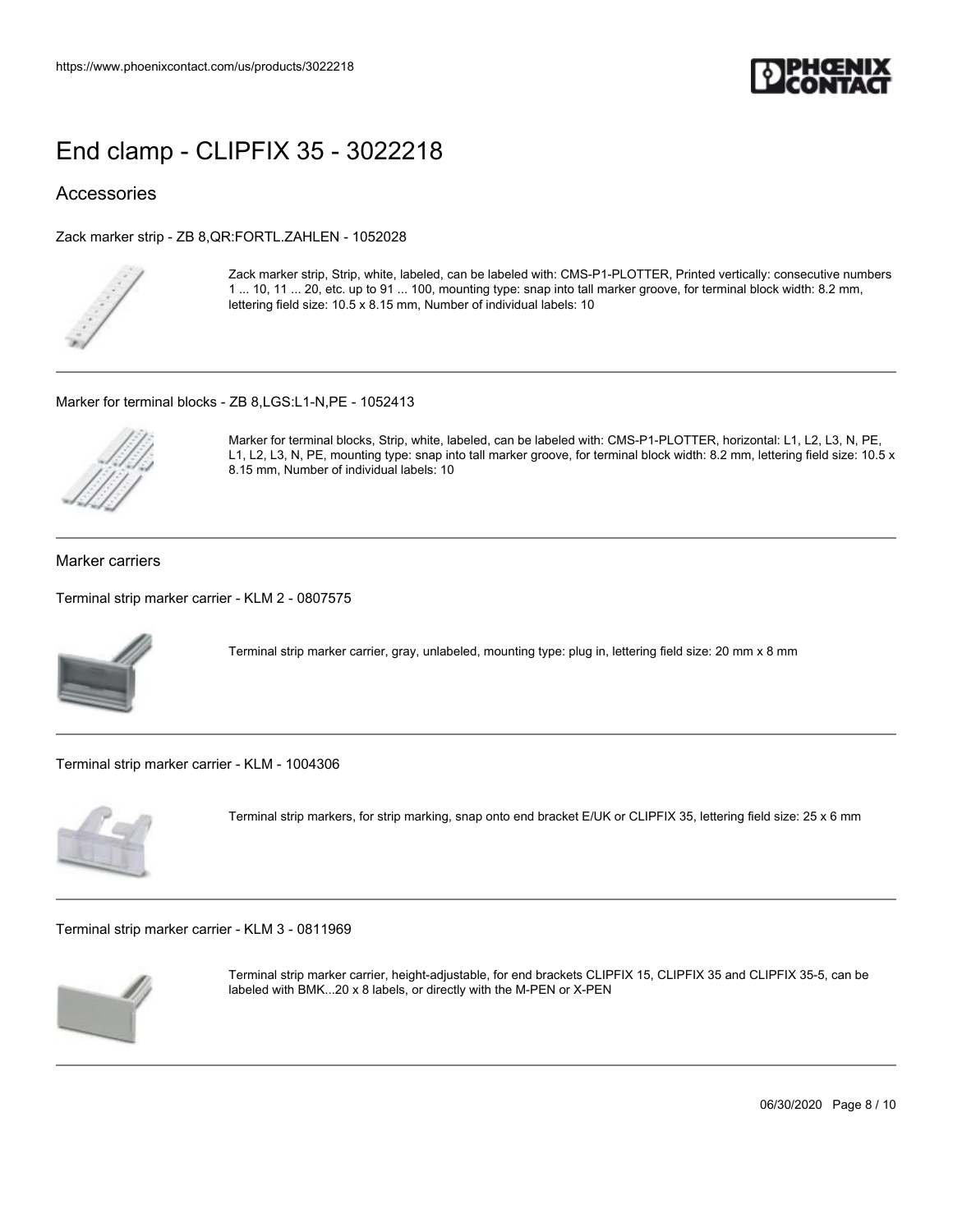

### Accessories

[Terminal strip marker carrier - KLM 3-L - 0814788](https://www.phoenixcontact.com/us/products/0814788)



Terminal strip marker carrier, height-adjustable, for end brackets CLIPFIX 15, CLIPFIX 35 and CLIPFIX 35-5, can be labeled with BMK...20 x 8 labels, or directly with the M-PEN or X-PEN

[Terminal strip marker carrier - KLM-A - 1004348](https://www.phoenixcontact.com/us/products/1004348)



Terminal strip markers, for strip marking, adjustable height, for use with end clamps E/UK, E/NS 35 N or CLIPFIX 35, lettering field size: 44 x 7 mm

#### Terminal marking

[Zack marker strip - ZB 8:UNBEDRUCKT - 1052002](https://www.phoenixcontact.com/us/products/1052002)



Zack marker strip, Strip, white, unlabeled, can be labeled with: CMS-P1-PLOTTER, PLOTMARK, mounting type: snap into tall marker groove, for terminal block width: 8.2 mm, lettering field size: 10.5 x 8.15 mm, Number of individual labels: 10

[Marker for terminal blocks - UC-TM 8 - 0818072](https://www.phoenixcontact.com/us/products/0818072)



Marker for terminal blocks, Sheet, white, unlabeled, can be labeled with: BLUEMARK ID COLOR, BLUEMARK ID, BLUEMARK CLED, PLOTMARK, CMS-P1-PLOTTER, mounting type: snap into tall marker groove, for terminal block width: 8.2 mm, lettering field size: 7.6 x 10.5 mm, Number of individual labels: 56

[Marker for terminal blocks - UCT-TM 8 - 0828740](https://www.phoenixcontact.com/us/products/0828740)



Marker for terminal blocks, Sheet, white, unlabeled, can be labeled with: TOPMARK NEO, TOPMARK LASER, BLUEMARK ID COLOR, BLUEMARK ID, BLUEMARK CLED, THERMOMARK PRIME, THERMOMARK CARD 2.0, THERMOMARK CARD, mounting type: snap into tall marker groove, for terminal block width: 8.2 mm, lettering field size: 7.6 x 10.5 mm, Number of individual labels: 42